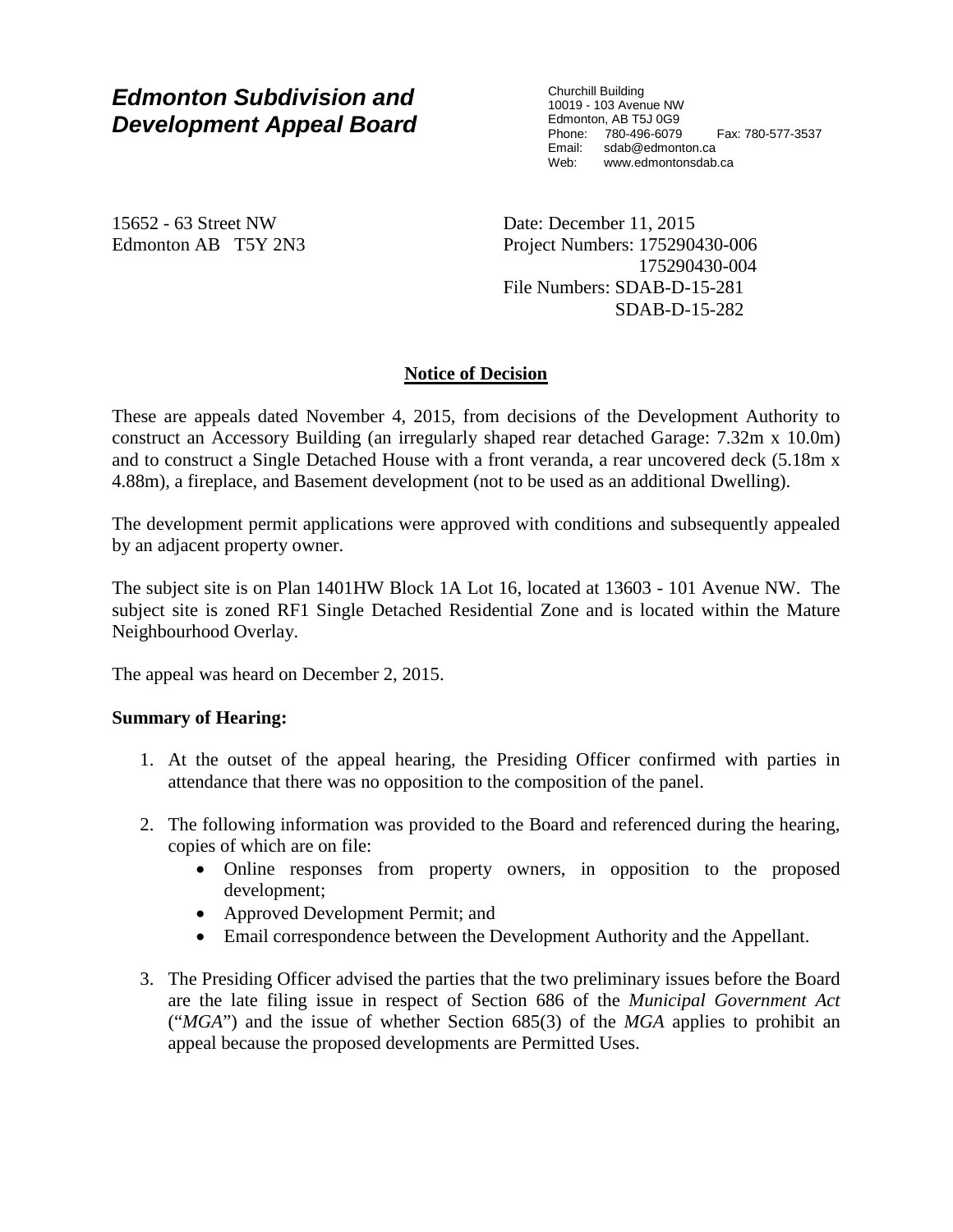# **The Board heard from the Appellants, Mr. and Mrs. Lubin, who made the following submissions:**

- 1. Mr. Lubin advised the Board that he received an email from the Development Officer, dated October 19, 2015 advising that the development had been approved, but that he did not check his email until November 3, 2015, as he was in Ottawa.
- 2. Mr. Lubin argued there was an officially induced error on the part of the City because, although the MGA says 14 days, the City's website indicated he had 14 business days from the date he received notice of the decision to file an appeal. He introduced two documents marked Exhibit "A", which were print-offs from the City's website. One document referred to 14 business days, the other document, which had been amended after he brought the error to the attention of the City, referred to 14 days.
- 3. In addition, the email from the Development Officer, dated November 3, 2015, stated the application had been approved "one business day" prior to him being notified, which furthered his impression that the time limit was calculated by reference to business days, not calendar days.
- 4. In response to a question from the Board, Mr. Lubin confirmed he did not receive the email from the Development Officer because he had his smart phone turned off the entire time he was in Ottawa.
- 5. In addition, he was aware that nothing related to the proposed development had been published in the newspaper because he had somebody checking the newspaper every Tuesday and Thursday in his absence. He advised the Board that he had been regularly reviewing the City's newspaper postings because he was aware of the potential development on the property.
- 6. Mr. Lubin acknowledged that on August 11, 2015, the Development Officer advised him by email that she would let him know when she had completed a full review of the Development Permit Application for the property.
- 7. One Board Member stated that, in his opinion, whatever information was on the City's website would not change the notice requirements set out in the *MGA*. When asked to comment on that, Mr. Lubin said he was relying on the City's information, as opposed to the provisions of the *MGA*, and the City's website indicated he had 14 business days within which to file his appeal.
- 8. The Appellant's consultant, Mrs. L. Robinson, argued that the City's website contained no disclaimer advising members of the public against relying on the information contained within it.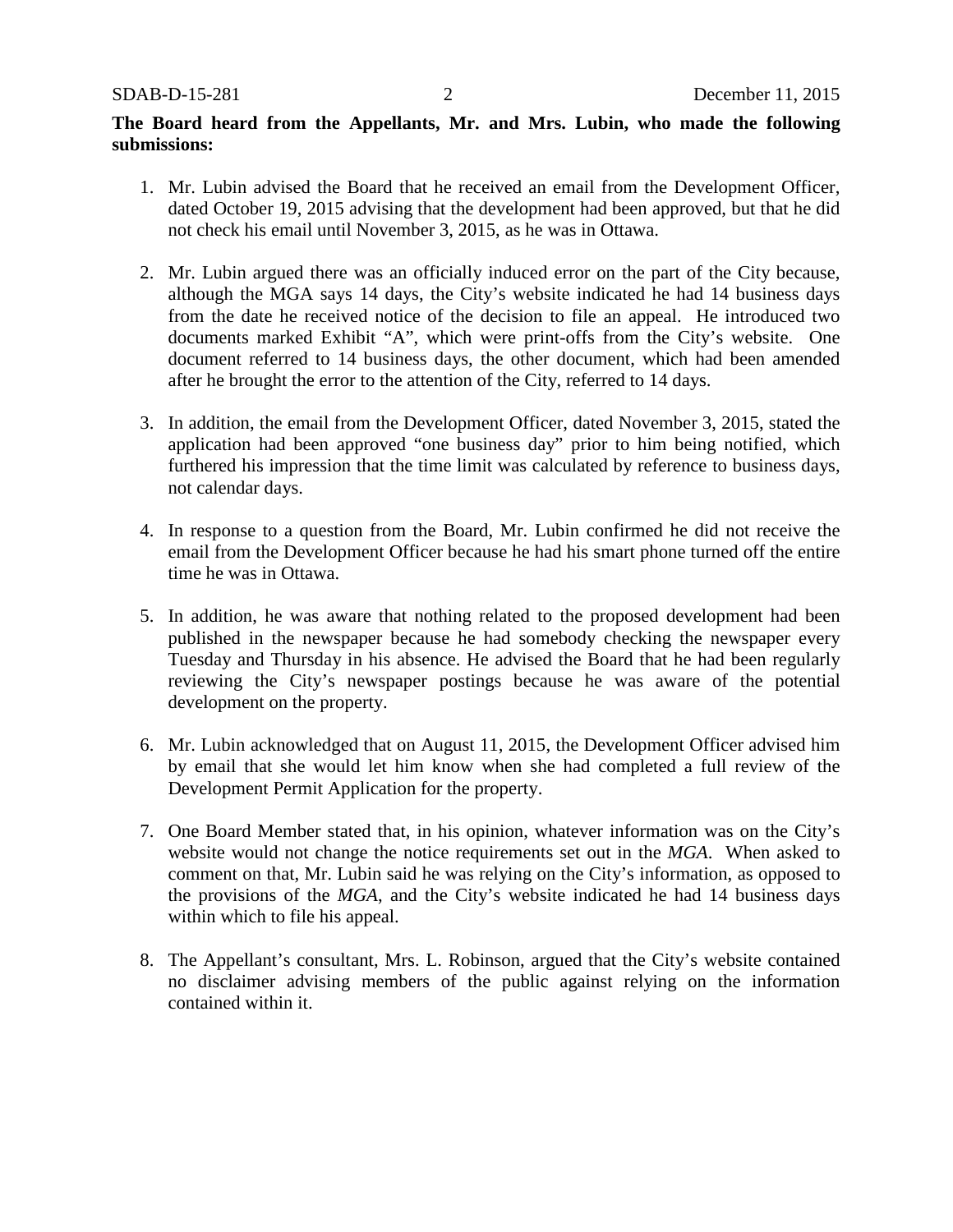# **The Board heard from the Development Officer, K. Heimdahl, who made the following submissions:**

- 1. Ms. Heimdahl advised the Board that the proposed developments are Class A Developments, which require no variances. Specifically, they require no variances to the height, setbacks, or requirements of the Mature Neighbourhood Overlay.
- 2. Still, she added as a condition that the eaves of the garage shall not project more than 0.46 metres into the required side setback. She was not aware of any actual eave projection requiring a variance.

# **The Board heard from Mr. F. Laux, counsel for the Respondents, Hon and Ivy Leong, who made the following submissions:**

- 1. The evidence is clear that the Development Officer gave the Appellant more than 14 days notice of the appeal, by way of email. The fact that the Appellant did not receive the email within that time period is of no consequence.
- 2. The Appellant could not rely on newspaper notice because a Permitted Use without variances does not require newspaper notice. Moreover, by the Appellant's own evidence, he was aware for several months that there was a Development Permit application on the property and he should have taken active steps to check his email while he was away.
- 3. With respect to whether this is a Class A Development or not, he had reviewed the *Edmonton Zoning Bylaw* and the plans for the proposed development and argued that no variance or relaxation was required, and the Development Officer did not misinterpret the *Edmonton Zoning Bylaw* in granting the Development Permit. Therefore, according to the *MGA*, no appeal is allowed.
- 4. The Appellant is out of time and the Board has no jurisdiction to hear the appeal.

#### **The following submissions were made in Rebuttal:**

#### The Appellant

- 1. The Appellant argued that even if he had read the email within the 14 day timeline, he still relied on the City's website, which indicated he had 14 business days to file an appeal.
- 2. In response to questions about whether there were any variances or whether the provisions of the Zoning Bylaw had been misinterpreted, he advised the Board that the garage required a variance on the east corner because it was only 0.9 metres from the property line.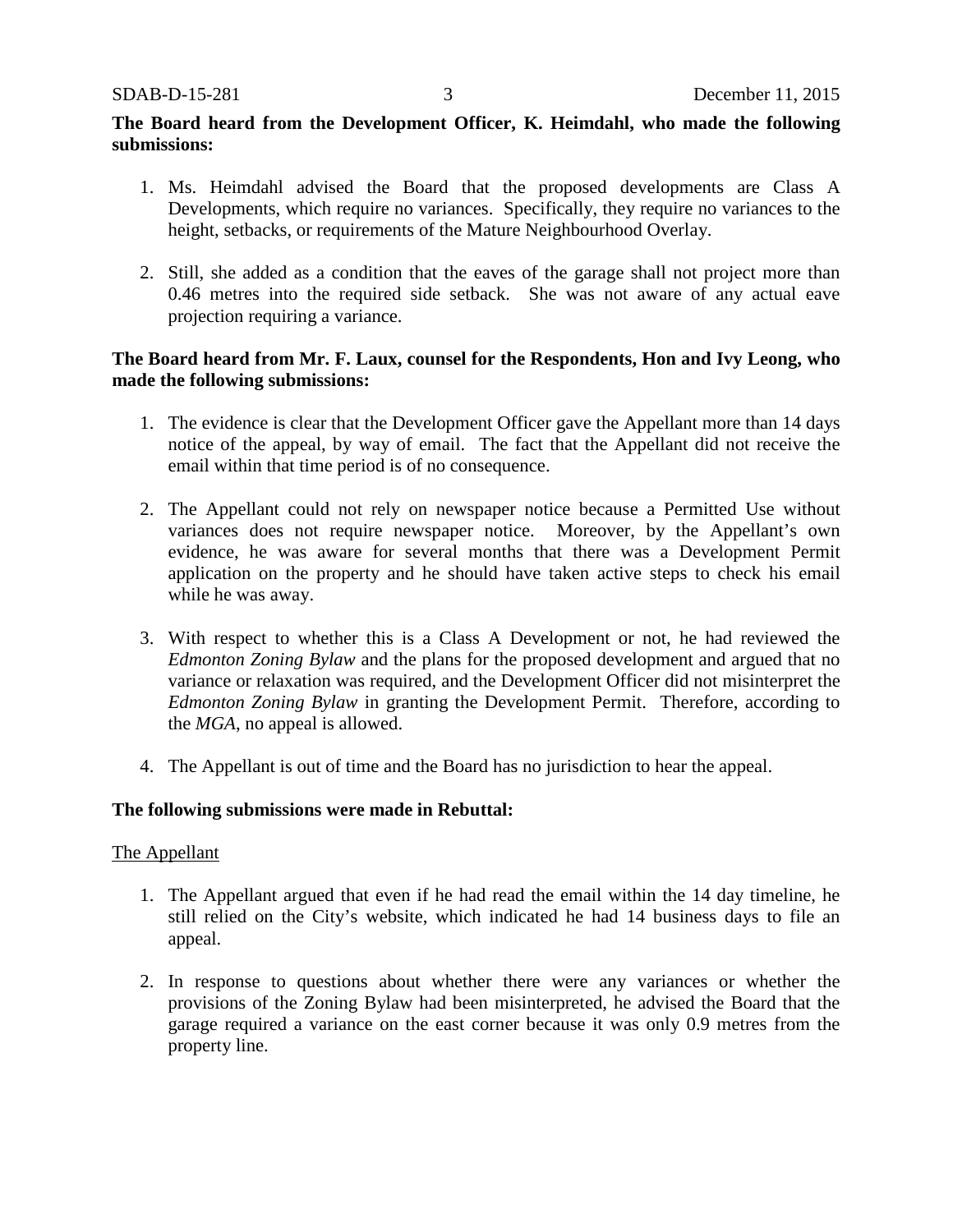3. In addition, he advised the Board that the deck, located on the southeast corner of the house, is one metre above the surface and, therefore, it should be included in the calculation of total site coverage; when calculated in this manner, the maximum site coverage was exceeded. He advised the Board that the architectural drawings show the deck as being more than one metre above the surface, and that is what you must use to determine whether the square footage of the deck should be included in total site coverage.

## The Development Officer

- 1. The garage was allowed to be 0.9 metres from the property line by virtue of Section  $50.1(4)(b)$ .
- 2. The deck is less than one metre above grade because the main floor is less than one metre above grade and the deck is below the main floor.

### **Decision:**

The Board finds that the Appellant did not file the Notices of Appeal within 14 days as required by Section 686(1)(b) of the *MGA*. The Board, therefore, has no jurisdiction to hear the appeal.

In the alternative, if the Board is incorrect and the appeal was filed on time, the Board finds these developments are Permitted Uses with no variances or relaxations. The Board further finds that the Development Authority did not misinterpret the provisions of the land use bylaw. Accordingly, pursuant to Section 685(3) there is no right to appeal the issuance of these development permits.

In the further alternative, if the Board is wrong that variances are not required in respect of Side Setback for the garage or in respect of maximum Site Coverage, the Board grants the necessary variances.

#### **Reasons for Decision:**

- 1. Single Detached Housing is a Permitted Use within the RF1 Single Detached Residential Zone. A rear detached Garage is an Accessory Building to a Permitted Use and is, therefore, a Permitted Use in this Zone. (Section 50.1(2) Zoning Bylaw).
- 2. The Development Authority treated these developments as Permitted Uses without variances or relaxations, meaning they were Class A developments as per Section 12.3 of the Zoning Bylaw.
- 3. Section 685(3) provides that there is a right of appeal in respect of a development permit for a permitted use only if the provisions of the land use bylaw were relaxed, varied or misinterpreted.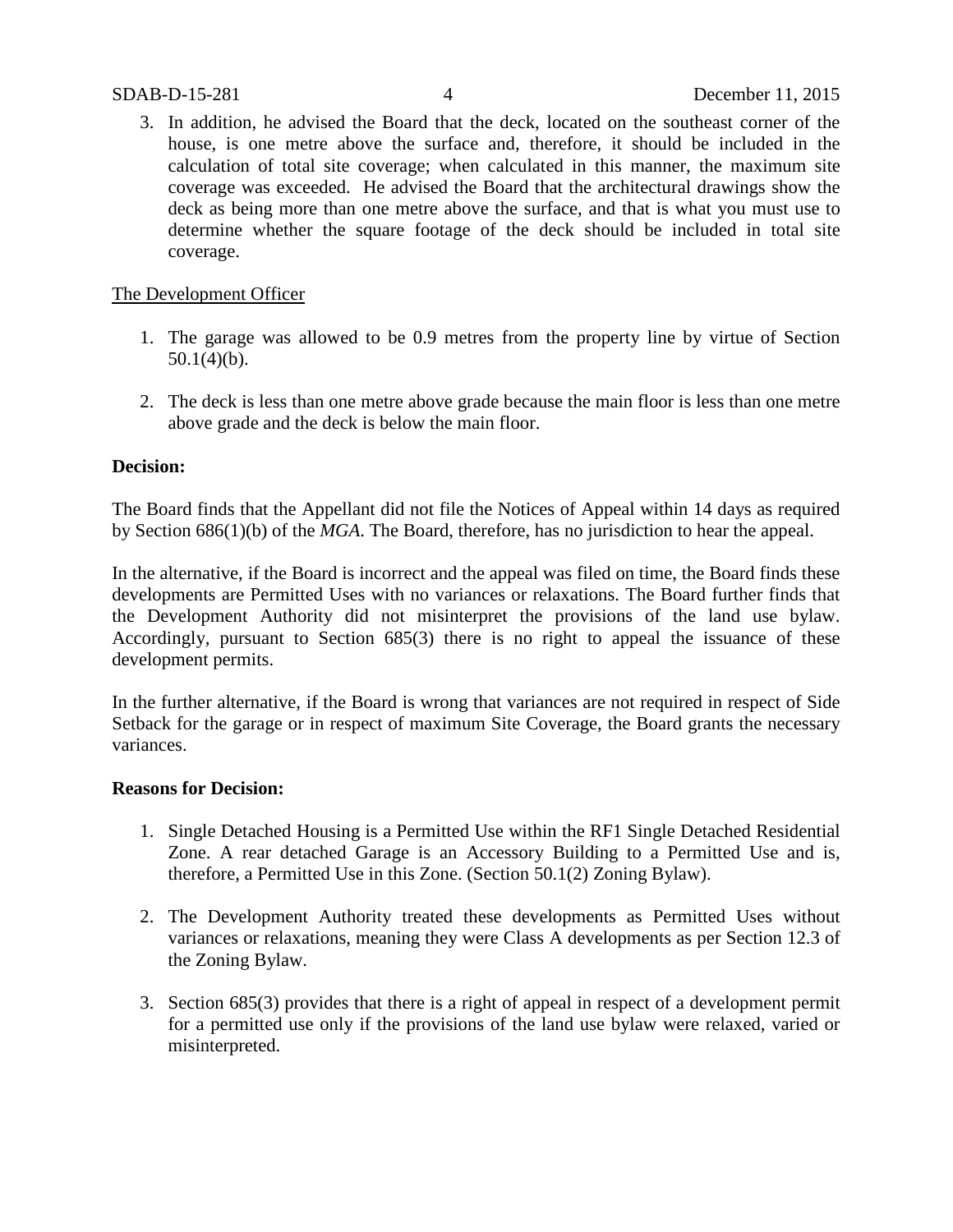- 4. Section 686(1)(b) provides that any person affected by a development permit may file a notice of appeal within 14 days after notice of the issuance of the permit was given in accordance with the land use bylaw.
- 5. However, because these developments were treated as Class A developments, there is no requirement in the Zoning Bylaw to notify neighbouring land owners that the development permits had been issued.
- 6. The issue then arises as to when the 14 day appeal period begins to run. The case of *Coventry Homes Inc*. v. *Beaumont (Town of) Subdivision and Development Appeal Board*, 2001 ABCA 49, addresses this.
- 7. That case involved similar circumstances. The Court of Appeal makes it clear that the Board would be in error if it assumed jurisdiction to hear an appeal outside the 14 day period. Further, the absence of a notice provision in the Zoning Bylaw does not preclude the Board from finding that more than 14 days had elapsed from the date the Appellant had notice of the development permits to the date he filed his appeal. The appeal period begins from the date of actual or constructive notice.
- 8. The copy of the email correspondence between the Development Officer and the Appellant indicates that the Appellant was aware as early as August 10, 2015 that there was a development permit application with respect to this property. On August 11 the Development Officer sent him an email advising that she would let the Appellant know once a full review of the application had been made.
- 9. It was the Appellant's evidence that he had been reviewing the City's newspaper notices regarding approved development permits every Tuesday and Thursday so he would be aware if a permit was issued for this property. He even took the step of having someone do this in his absence when he went to Ottawa. However, notwithstanding his keen interest in this matter and notwithstanding the fact that the Development Officer had advised him by email that she would let the Appellant know when a decision had been made about the permit, the Appellant says he decided to leave his smart phone turned off while he was in Ottawa.
- 10. The copy of the email correspondence between the Development Officer and the Appellant shows that the Development Officer notified the Appellant on October 19, 2015 that the development had been approved.
- 11. The Board finds that the Appellant had actual or constructive notice that the permits had been approved on October 19, 2015. The Appellant did not file his appeals until November 4, 2015, which was 16 days after he was given notice of the Development Officer's decision. Accordingly, the appeals were filed late and the Board does not have jurisdiction to hear them.
- 12. The Board acknowledges that the Appellant reviewed the information on the City of Edmonton's website indicating he had 14 business days to file an appeal. This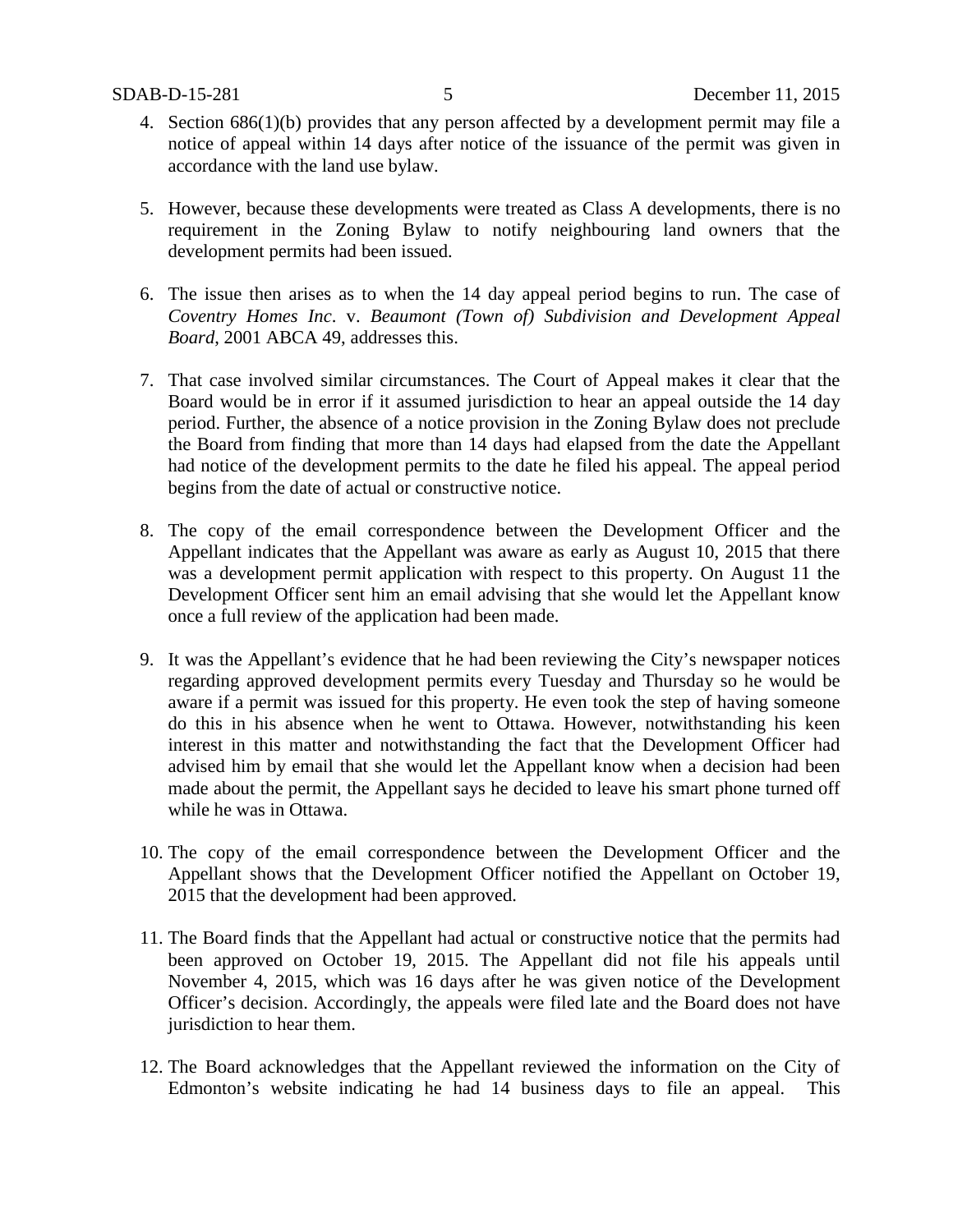information was subsequently changed on the website to reflect the fact that parties have 14 days to file an appeal. While the Appellant may have been misled because of this error, this does not have the effect of altering the provisions of the MGA, which the Board is bound by.

- 13. Even if the Appellant had filed the appeals on time, he still would not have a right of appeal because of Section 685(3) of the MGA, which states that there is no right of appeal in respect of development permits for permitted uses unless the provisions of the land use bylaw were relaxed, varied or misinterpreted.
- 14. The Appellant argued that the Development Authority was wrong that no variances are required. He contended that a variance is required in respect of Side Setback because one corner of the garage is only 0.9 metres from the property line. He also felt a variance is required in respect of maximum Site Coverage. He argued that, because the deck is more than one metre above ground, its area must be included in calculating maximum Site Coverage and, if it is, maximum Site Coverage is exceeded.
- 15. However, the Board finds that the corner of the garage is allowed to be as close as 0.9 metres from the property line by virtue of Section 50.1(4)(b) of the *Zoning Bylaw* and, therefore, no variance is required. The Board also finds that the deck is less than one metre above grade and that no variance is necessary in respect of maximum Site Coverage. The Board finds that the provisions of the Zoning Bylaw were not misinterpreted.
- 16. Therefore, the Board finds that there is no right of appeal pursuant to Section 685(3) of the *MGA*.
- 17. In the event the Board is incorrect about the need for variances, the Board would allow the necessary variances. In respect of the Side Setback for the garage, any encroachment into the Setback will be very minor. Regarding the deck, if it is more than one metre above grade, the amount that it exceeds one metre will be minimal. The Board would allow these variances because the Board is of the view that the variances will not unduly interfere with the amenities of the neighbourhood nor materially interfere with the use, enjoyment or value of the neighbouring parcels of land.

# **Important Information for the Applicant/Appellant**

1. This decision may be appealed to the Alberta Court of Appeal on a question of law or jurisdiction under Section 688 of the *Municipal Government Act*, R.S.A. 2000, c. M-26. If the Subdivision and Development Appeal Board is served with notice of an application for leave to appeal its decision, such notice shall operate to suspend the Development Permit.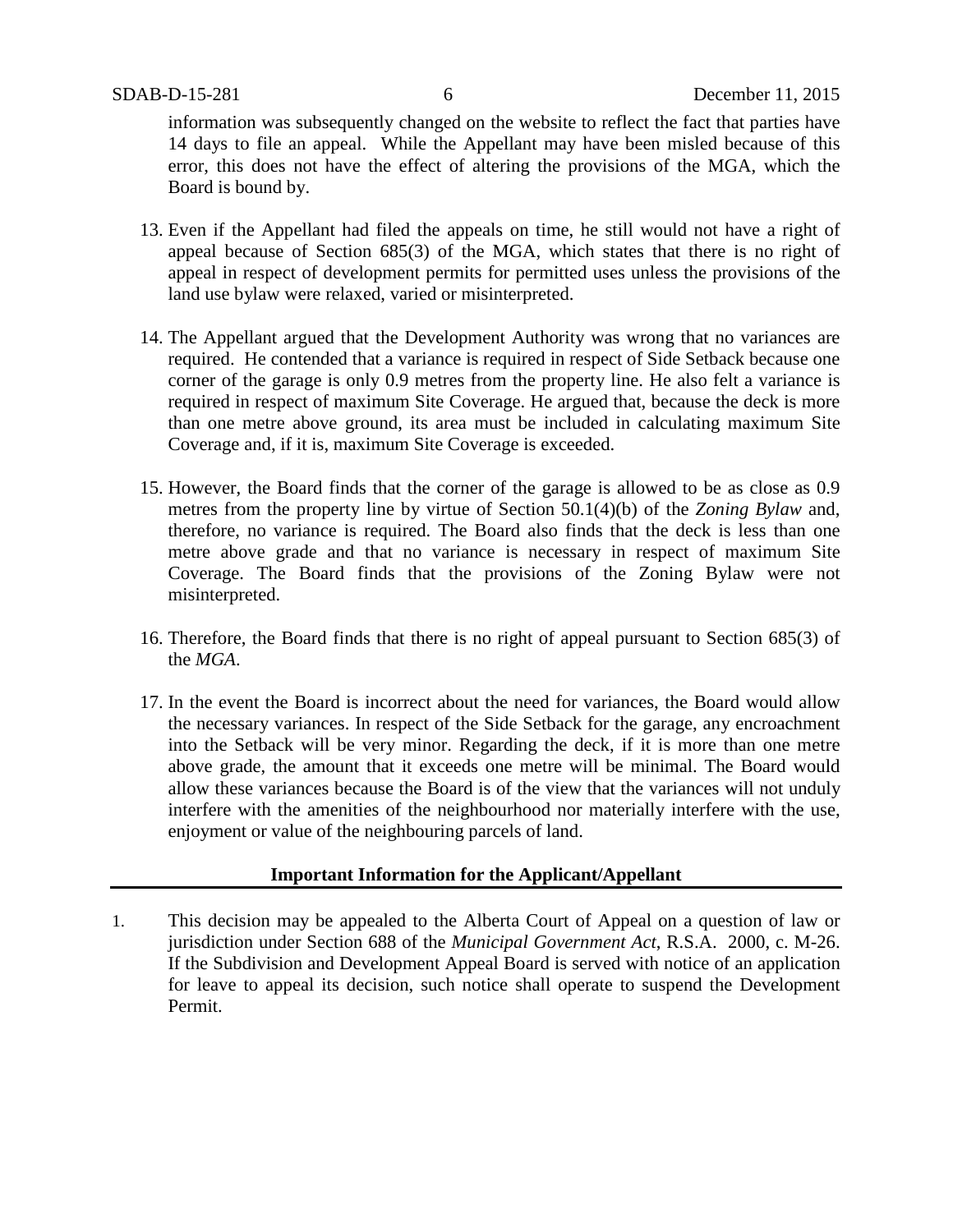*NOTE: The City of Edmonton does not conduct independent environmental checks of land within the City. If you are concerned about the stability of this property for any purpose, you should conduct your own tests and reviews. The City of Edmonton, when issuing a development permit, makes no representations and offers no warranties as to the suitability of the property for any purpose or as to the presence or absence of any environmental contaminants on the property.*

> Mr. B. Gibson, Presiding Officer Subdivision and Development Appeal Board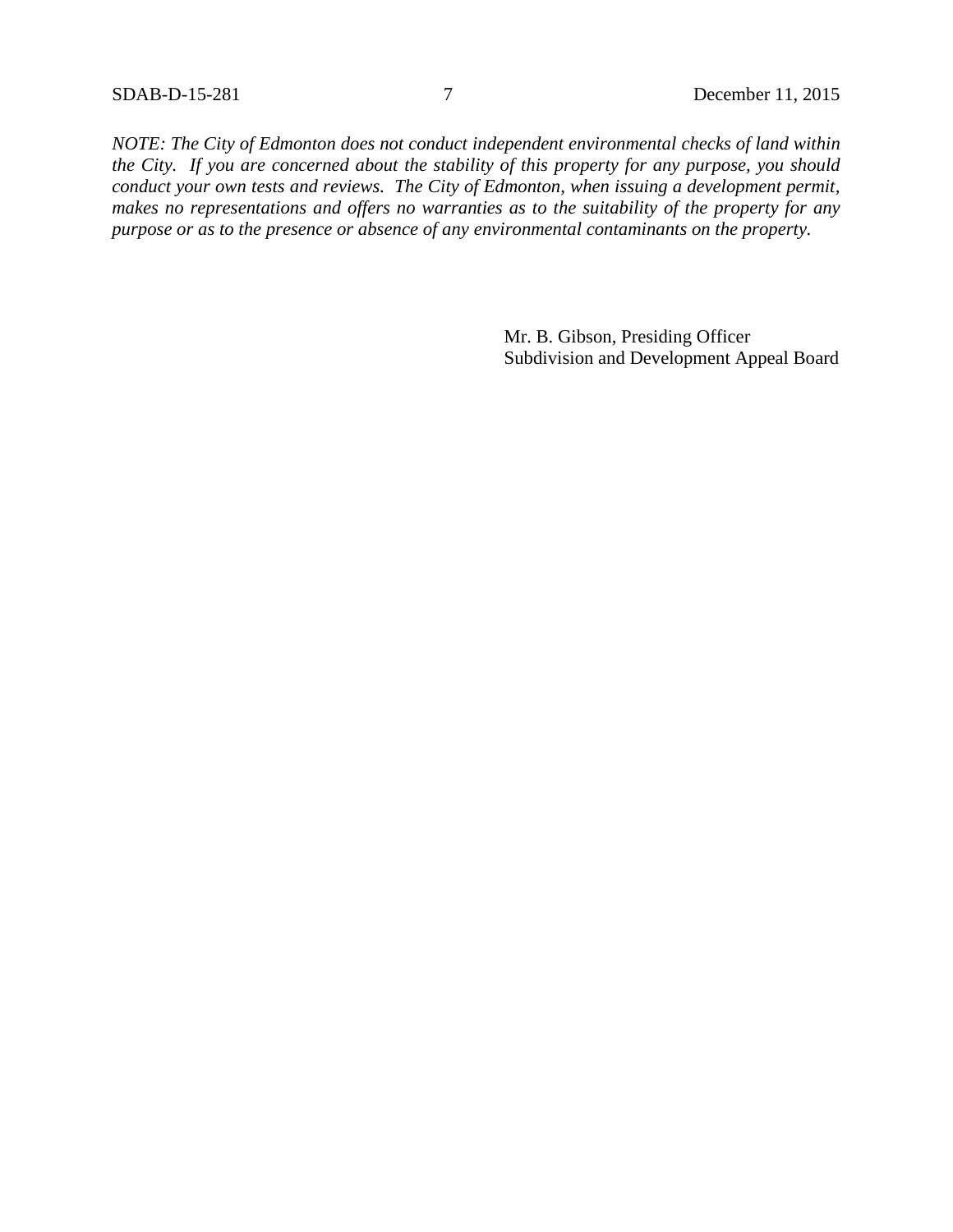# *Edmonton Subdivision and Development Appeal Board*

Churchill Building 10019 - 103 Avenue NW Edmonton, AB T5J 0G9 Phone: 780-496-6079 Fax: 780-577-3537 Email: sdab@edmonton.ca Web: www.edmontonsdab.ca

3652 - 8 Street NW Edmonton AB T6T0S4 Date: December 11, 2015 Project Number: 169819194-001 File Number: SDAB-D-15-283

# **Notice of Decision**

This is an appeal dated November 5, 2015, from the decision of the Development Authority to approve an application to operate a Major Home Based Business (a nail salon). The approved development permit was appealed by an adjacent property owner.

The subject site is on Plan 1125359 Block 2 Lot 60, located at 3652 - 8 Street NW. The subject site is zoned RSL Residential Small Lot Zone.

The appeal was filed on time, in accordance with Section 686 of the *Municipal Government Act*, R.S.A 2000, c. M-26.

The appeal was heard on December 2, 2015.

# **Summary of Hearing:**

- 1. At the outset of the appeal hearing, the Presiding Officer confirmed with the parties in attendance that there was no opposition to the composition of the panel.
- 2. Prior to the hearing the following information was provided to the Board:
	- Approved Development Permit;
	- Development Officer's written submission received by the Board on November 30, 2015; and
	- Additional submissions from the Development Officer, including aerial photographs of the subject property and standard conditions, received by the Board on December 2, 2015.
- 3. The Board began the hearing at 2:15 pm to provide the Appellant with fifteen extra minutes to arrive at the hearing. The Appellant did not attend the hearing. The Board reviewed the Appellant's written submissions and relied on them in making its decision.
- 4. At the outset of the hearing, the Presiding Officer noted that the Subdivision and Development Appeal Board Agenda incorrectly noted that the appeal had not been filed in time. The Board is satisfied the appeal was filed within the time allowed under Section 686(1) of the *Municipal Government Act* ("*MGA*").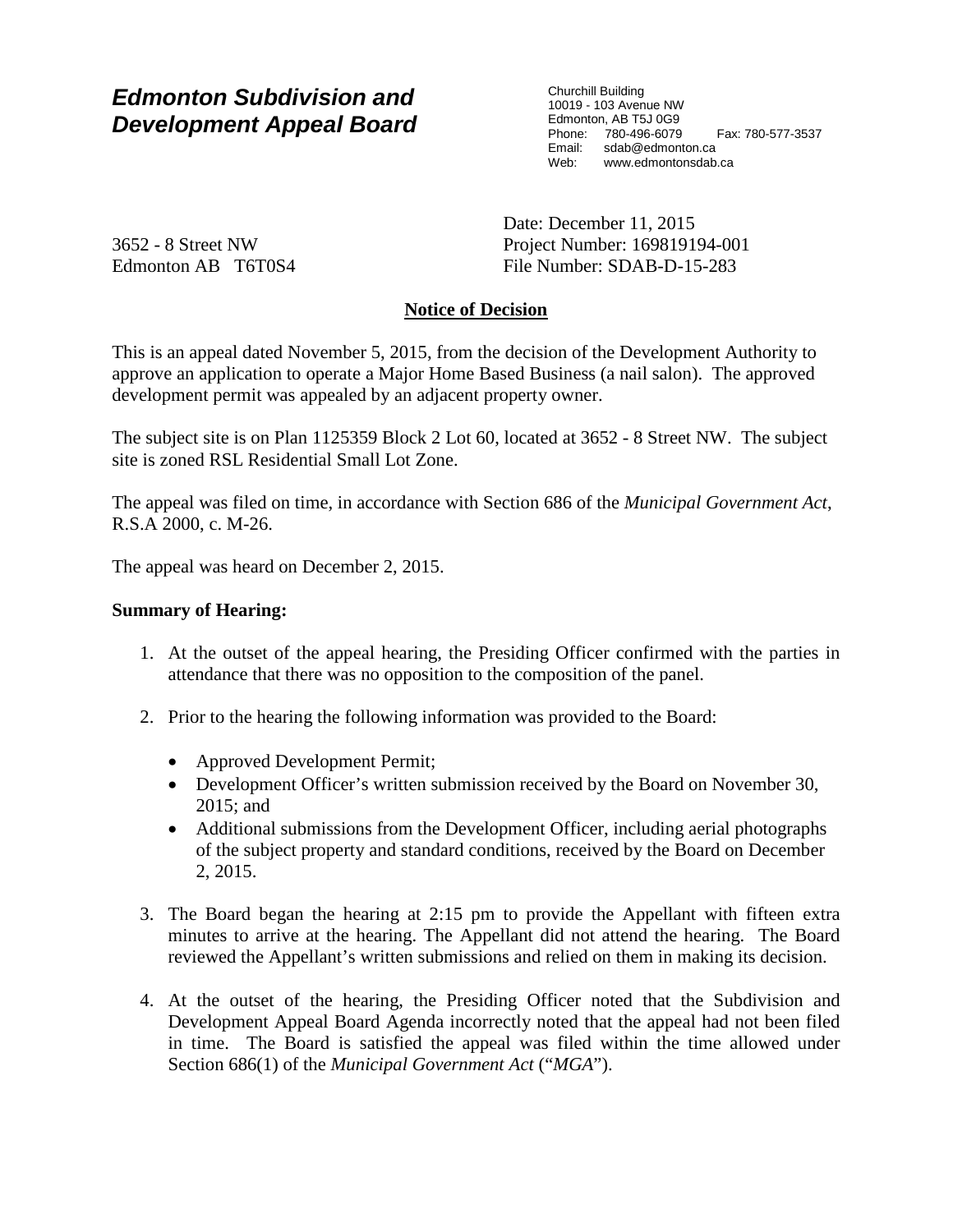# **The Board heard from the Development Officer, Mr. S. Cooke, who provided the following submissions:**

- 1. In granting the permit, he considered the parking and traffic issues raised by the Appellant.
- 2. He determined there was adequate on-Site parking for the major home based business. There are four parking spaces in total, two spaces in the garage, and two spaces on the driveway. There are only two vehicles registered to the property.
- 3. In addition, the conditions in the Development Permit direct that clients must visit the business by appointment only, and that appointments shall not overlap. The hours of operation are restricted to 3 pm – 7 pm on weekdays and 10 am – 5 pm on weekends. The business operates four days per week, and there are no non-resident employees.
- 4. For these reasons, his view is that the conditions in the Development Permit are sufficient to reduce the impact of traffic and parking.

# **The Board heard from the Respondents, Ms. Pirasath and Mr. Kirupakaran, who provided the following submissions:**

- 1. Although the business is classified as a major home based business, they will have a maximum of four clients visiting the business each day, each of whom will attend one at a time. They felt this would not impact traffic or parking in the neighbourhood.
- 2. They have a cement pad in the rear of the property with parking space for two additional vehicles.
- 3. In response to questions from the Board, they indicated they would encourage clients to park on the driveway and encourage them not to park on the street.

# **Decision:**

The appeal is **DENIED** and the decision of the Development Authority is **CONFIRMED**. The Development is **GRANTED** as approved by the Development Authority.

#### **Reasons for Decision:**

- 1. The Board finds that the adoption of the conditions specified by the Development Authority will govern this Development.
	- The Development Permit may be revoked or invalidated, at any time, if the Home Based Business as stated in the Permit Details, or if the character or appearance of the Dwelling or Accessory Building, changes. This includes mechanical or electrical equipment used which creates external noise or interference with home electronic equipment in adjacent Dwellings. (Reference Section 23.5)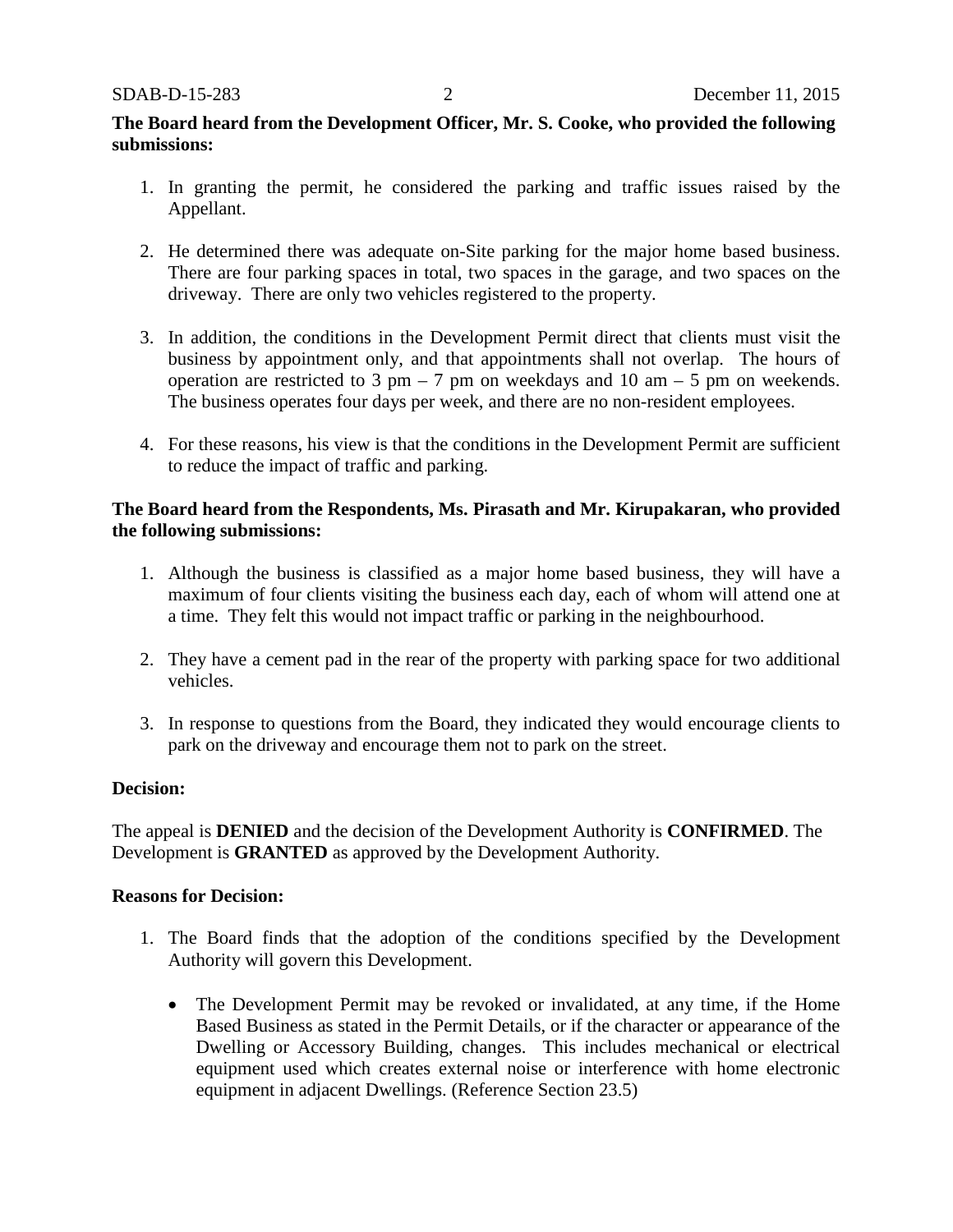- This approval is for a 5 year period ONLY from the date of this decision. A new Development Permit must be applied for to continue to operate the business form this location after October 23, 2020.
- Any expansion of the business such as an increase in customers, addition of employees, changes to the hours of operation, or additional equipment requires that a new Development Permit MUST be obtained.
- There shall be no more than four business associated visits per day at the Dwelling. The business Use must be secondary to the residential Use of the building and no aspects of the business operations shall be detectable form outside the property. There shall be no non-resident employees or business partners working on-site.
- Client visits must be by-appointment only and appointments shall not overlap with each other.
- Hours of Operation shall be four days a week, including Saturday and Sunday. Weekday hours shall be 15:00-19:00. Weekend hours shall be 10:00-17:00.
- There shall be no exterior display or advertisement other than an identification plaque or sign a maximum of 20 cm  $(8)$ " x 30.5 cm  $(12)$ " in size located on the dwelling.
- No offensive noise, odour, vibration, smoke, litter, heat or other objectionable effect shall be produced.
- The business Use shall not involve the use of commercial vehicles or vehicles weighing over 4500 kg.
- The business Use must maintain the privacy and enjoyment of adjacent residences and the character of the neighbourhood.
- No commodity shall be displayed on the premises.
- There shall be no deliveries of supplies to the residential location.
- Residential properties do not store dangerous goods.
- There shall be no outdoor storage of materials associated with the business.
- There is absolutely no outdoor business-related activities at any time.
- All parking for the Home Based Business must be accommodated on site. Parking on the street in conjunction with this Home Based Business is not permitted.
- All commercial, industrial and overweight vehicles shall be parked at an approved storage facility when not in use. The Development Permit will be revoked if any commercial, industrial and overweight vehicles are parked/stored on the Residential Site.
- An approved Development Permit means that the proposed development has been reviewed only against the provisions of the *Edmonton Zoning Bylaw*. IT does not removed obligations to conform with other legislation, bylaws or land title instruments such as the *Municipal Government Act*, the ERCB Directive 079, the *Edmonton Safety Codes Permit Bylaw* or any caveats, covenants or easements that might be attached to the Site.
- 2. The Board notes that no parties appeared in favour of the appeal.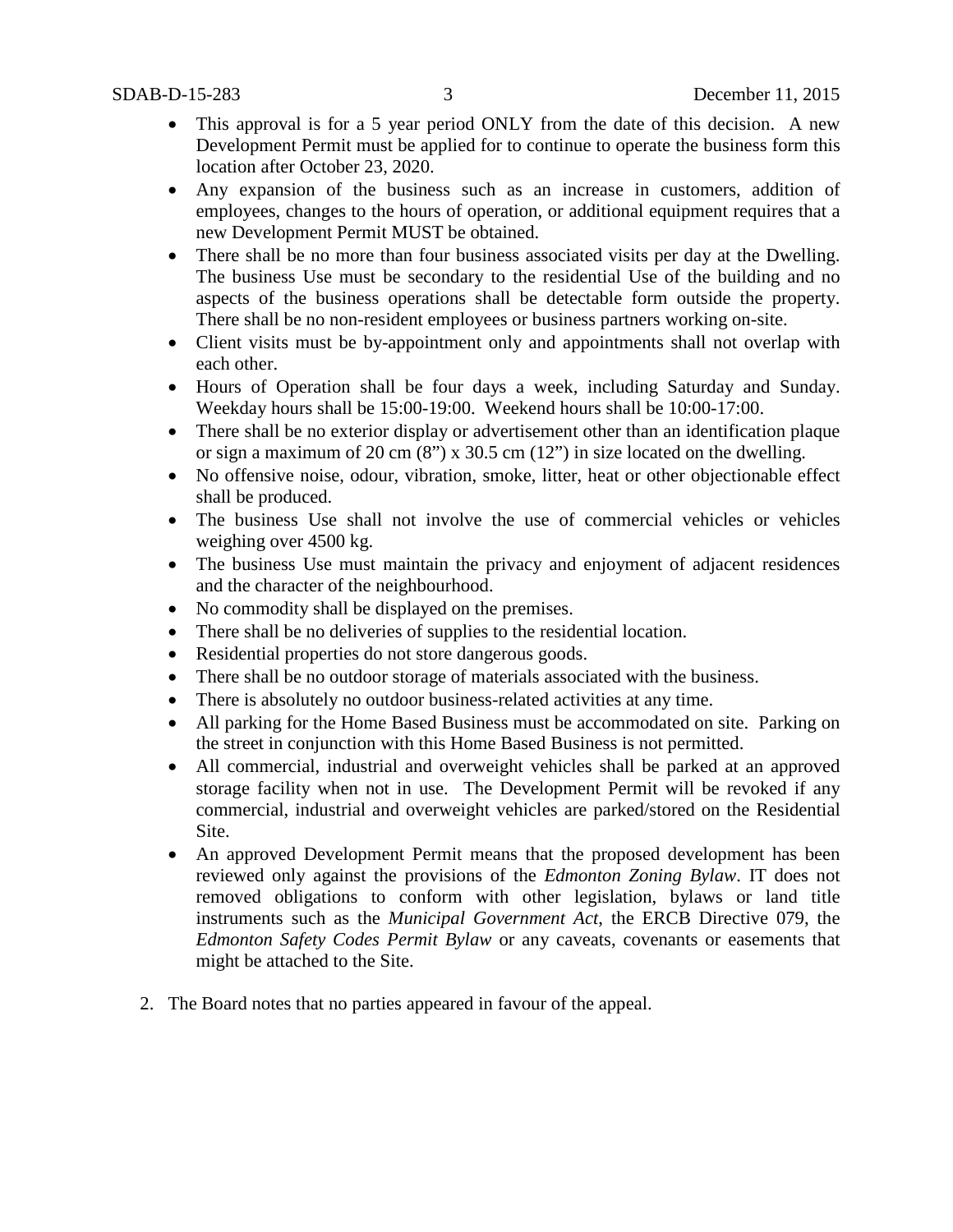3. The Board finds that, because of the parking provisions the Respondents have incorporated into their plan and because there will only be one client at a time, neither parking congestion nor increased traffic will be an issue. Therefore, the Board is of the opinion that the development will not unduly interfere with the amenities of the neighbourhood nor materially interfere with the use, enjoyment or value of neighbouring parcels of land.

# **Important Information for the Applicant/Appellant**

- 1. This is not a Building Permit. A Building Permit must be obtained separately from the Sustainable Development Department, located on the  $5<sup>th</sup>$  Floor, 10250 – 101 Street, Edmonton.
- 2. Obtaining a Development Permit does not relieve you from complying with:
	- a) the requirements of the *Edmonton Zoning Bylaw*, insofar as those requirements have not been relaxed or varied by a decision of the Subdivision and Development Appeal Board,
	- b) the requirements of the *Alberta Safety Codes Act*,
	- c) the *Alberta Regulation 204/207 – Safety Codes Act – Permit Regulation*,
	- d) the requirements of any other appropriate federal, provincial or municipal legislation,
	- e) the conditions of any caveat, covenant, easement or other instrument affecting a building or land.
- 3. When an application for a Development Permit has been approved by the Subdivision and Development Appeal Board, it shall not be valid unless and until any conditions of approval, save those of a continuing nature, have been fulfilled.
- 4. A Development Permit will expire in accordance to the provisions of Section 22 of the *Edmonton Zoning Bylaw, Bylaw 12800*, as amended.
- 5. This decision may be appealed to the Alberta Court of Appeal on a question of law or jurisdiction under Section 688 of the *Municipal Government Act*, R.S.A. 2000, c. M-26. If the Subdivision and Development Appeal Board is served with notice of an application for leave to appeal its decision, such notice shall operate to suspend the Development Permit.
- 6. When a decision on a Development Permit application has been rendered by the Subdivision and Development Appeal Board, the enforcement of that decision is carried out by the Sustainable Development Department, located on the 5th Floor, 10250 – 101 Street, Edmonton.